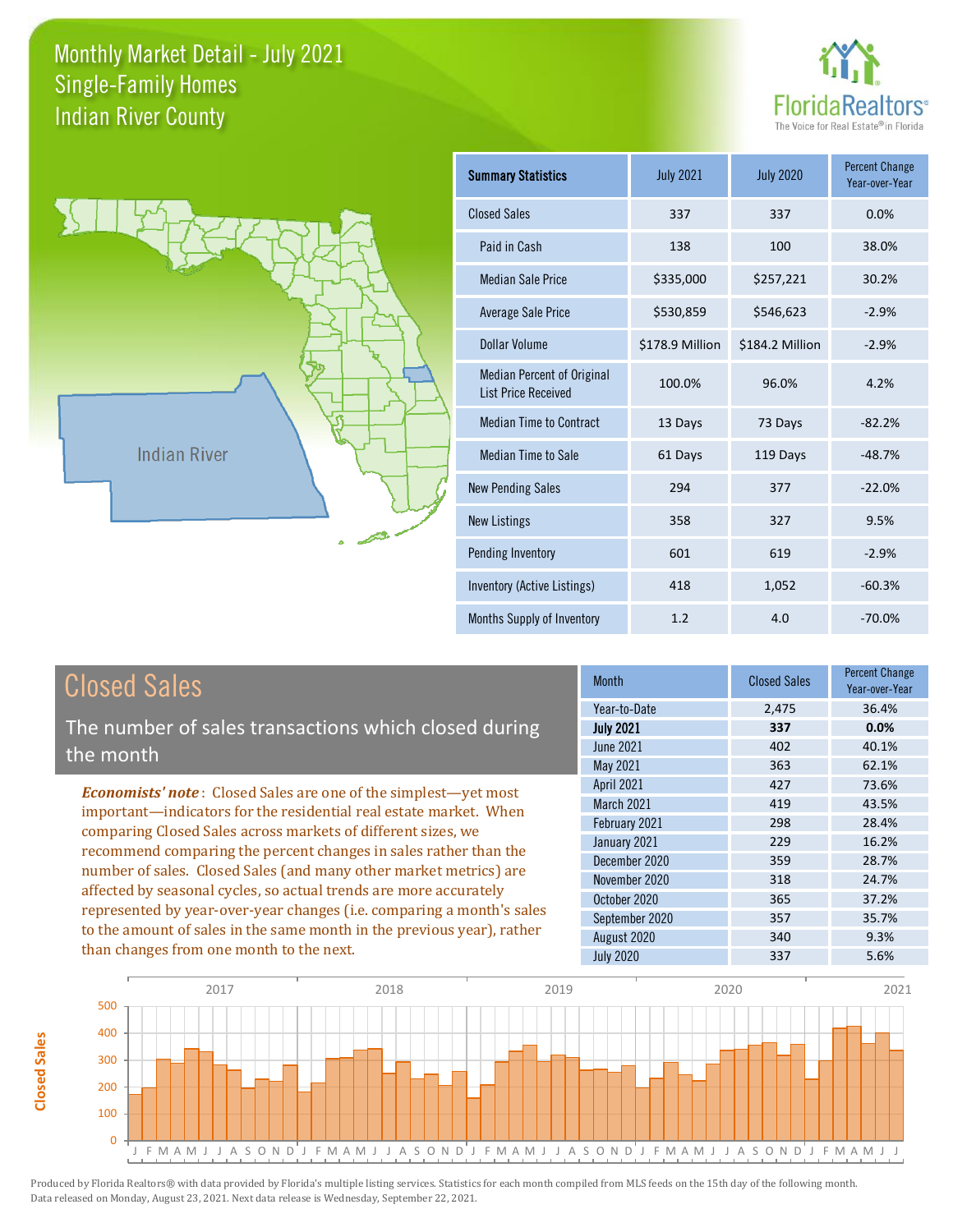this statistic should be interpreted with care.



81 -4.7%

| Cash Sales                                                                     | <b>Month</b>      | <b>Cash Sales</b> | <b>Percent Change</b><br>Year-over-Year |
|--------------------------------------------------------------------------------|-------------------|-------------------|-----------------------------------------|
|                                                                                | Year-to-Date      | 1,070             | 65.4%                                   |
| The number of Closed Sales during the month in which                           | <b>July 2021</b>  | 138               | 38.0%                                   |
| buyers exclusively paid in cash                                                | June 2021         | 165               | 75.5%                                   |
|                                                                                | May 2021          | 168               | 140.0%                                  |
|                                                                                | <b>April 2021</b> | 188               | 121.2%                                  |
|                                                                                | <b>March 2021</b> | 189               | 60.2%                                   |
| <b>Economists' note:</b> Cash Sales can be a useful indicator of the extent to | February 2021     | 123               | 21.8%                                   |
| which investors are participating in the market. Why? Investors are            | January 2021      | 99                | 25.3%                                   |
| far more likely to have the funds to purchase a home available up front,       | December 2020     | 135               | 35.0%                                   |
| whereas the typical homebuyer requires a mortgage or some other                | November 2020     | 111               | 22.0%                                   |
| form of financing. There are, of course, many possible exceptions, so          | October 2020      | 126               | 24.8%                                   |



## Cash Sales as a Percentage of Closed Sales

The percentage of Closed Sales during the month which were Cash Sales

*Economists' note* : This statistic is simply another way of viewing Cash Sales. The remaining percentages of Closed Sales (i.e. those not paid fully in cash) each month involved some sort of financing, such as mortgages, owner/seller financing, assumed loans, etc.

| Month             | <b>Percent of Closed</b><br>Sales Paid in Cash | <b>Percent Change</b><br>Year-over-Year |
|-------------------|------------------------------------------------|-----------------------------------------|
| Year-to-Date      | 43.2%                                          | 21.3%                                   |
| <b>July 2021</b>  | 40.9%                                          | 37.7%                                   |
| <b>June 2021</b>  | 41.0%                                          | 25.0%                                   |
| May 2021          | 46.3%                                          | 47.9%                                   |
| April 2021        | 44.0%                                          | 27.2%                                   |
| <b>March 2021</b> | 45.1%                                          | 11.6%                                   |
| February 2021     | 41.3%                                          | $-5.1%$                                 |
| January 2021      | 43.2%                                          | 7.7%                                    |
| December 2020     | 37.6%                                          | 5.0%                                    |
| November 2020     | 34.9%                                          | $-2.2%$                                 |
| October 2020      | 34.5%                                          | $-9.2%$                                 |
| September 2020    | 22.7%                                          | $-29.7%$                                |
| August 2020       | 30.0%                                          | $-22.3%$                                |
| <b>July 2020</b>  | 29.7%                                          | $-16.1%$                                |

August 2020 102 102 -15.0%

September 2020

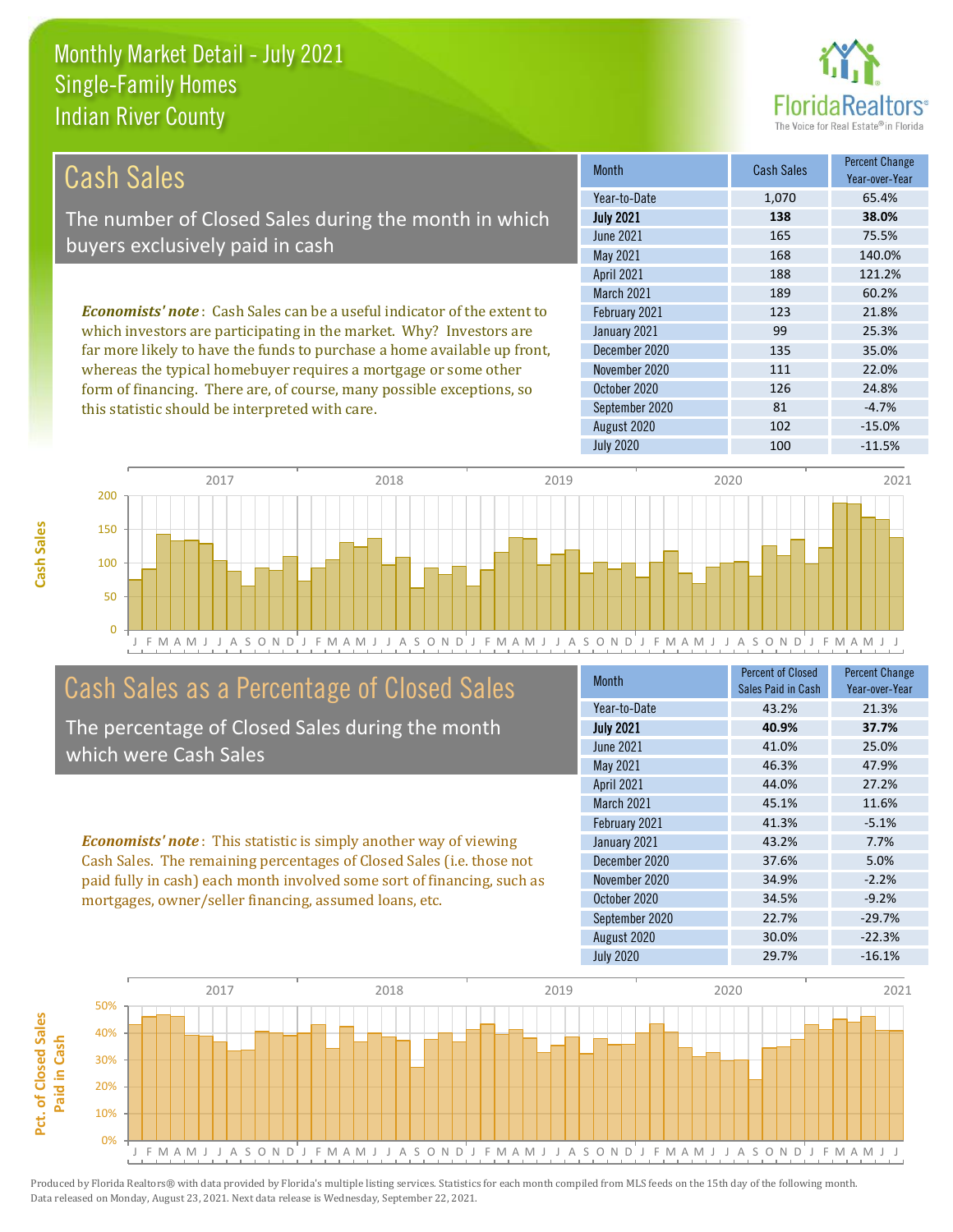

#### *Economists' note* : Median Sale Price is our preferred summary statistic for price activity because, unlike Average Sale Price, Median Sale Price is not sensitive to high sale prices for small numbers of homes that may not be characteristic of the market area. Keep in mind that median price trends over time are not always solely caused by changes in the general value of local real estate. Median sale price only reflects the values of the homes that *sold* each month, and the mix of the types of homes that sell can change over time. July 2020 \$257,221 2.9% September 2020 \$265,000 3.9% August 2020 \$265,000 8.2% November 2020 **\$282,075** 13.1% October 2020 **\$275,990** 11.9% \$324,900 21.7% March 2021 **\$330,123** 23.4% December 2020 \$298,000 11.8% June 2021 **\$330,000** 24.5% May 2021 **\$340,000** 27.1% February 2021 **\$287,792** 10.7% January 2021 **\$293,000** 22.1% April 2021 Month Median Sale Price Percent Change Year-over-Year July 2021 **\$335,000 30.2%** Year-to-Date \$321,500 23.7% Median Sale Price The median sale price reported for the month (i.e. 50% of sales were above and 50% of sales were below)



## Average Sale Price

The average sale price reported for the month (i.e. total sales in dollars divided by the number of sales)

*Economists' note* : Usually, we prefer Median Sale Price over Average Sale Price as a summary statistic for home prices. However, Average Sale Price does have its uses—particularly when it is analyzed alongside the Median Sale Price. For one, the relative difference between the two statistics can provide some insight into the market for higher-end homes in an area.

| <b>Month</b>     | <b>Average Sale Price</b> | <b>Percent Change</b><br>Year-over-Year |
|------------------|---------------------------|-----------------------------------------|
| Year-to-Date     | \$521,554                 | 21.5%                                   |
| <b>July 2021</b> | \$530,859                 | $-2.9%$                                 |
| <b>June 2021</b> | \$556,249                 | 56.4%                                   |
| May 2021         | \$592,142                 | 59.5%                                   |
| April 2021       | \$543,358                 | 31.8%                                   |
| March 2021       | \$518,247                 | 18.9%                                   |
| February 2021    | \$426,946                 | 10.8%                                   |
| January 2021     | \$423,567                 | $-9.1%$                                 |
| December 2020    | \$484,313                 | 22.3%                                   |
| November 2020    | \$446,153                 | 22.5%                                   |
| October 2020     | \$388,560                 | 19.6%                                   |
| September 2020   | \$389,307                 | 18.8%                                   |
| August 2020      | \$385,760                 | 25.7%                                   |
| <b>July 2020</b> | \$546,623                 | 60.3%                                   |



**Average Sale Price**

Average Sale Price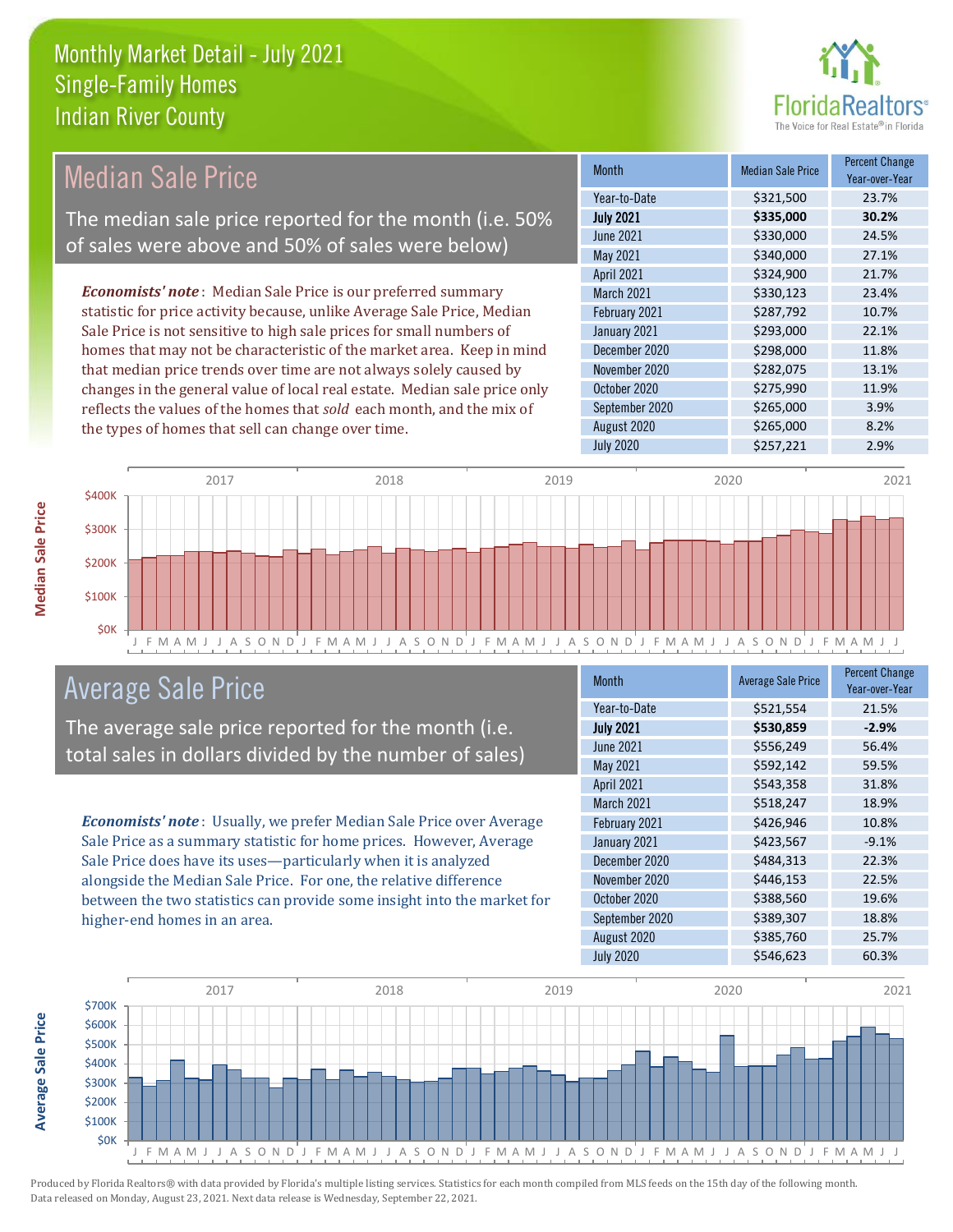

## **Ollar Volume**

The sum of the sale prices for all sales which closed during the month

*Economists' note* : Dollar Volume is simply the sum of all sale prices in a given time period, and can quickly be calculated by multiplying Closed Sales by Average Sale Price. It is a strong indicator of the health of the real estate industry in a market, and is of particular interest to real estate professionals, investors, analysts, and government agencies. Potential home sellers and home buyers, on the other hand, will likely be better served by paying attention to trends in the two components of Dollar Volume (i.e. sales and prices) individually.

| <b>Month</b>      | Dollar Volume   | <b>Percent Change</b><br>Year-over-Year |
|-------------------|-----------------|-----------------------------------------|
| Year-to-Date      | \$1.3 Billion   | 65.6%                                   |
| <b>July 2021</b>  | \$178.9 Million | $-2.9%$                                 |
| <b>June 2021</b>  | \$223.6 Million | 119.0%                                  |
| May 2021          | \$214.9 Million | 158.4%                                  |
| <b>April 2021</b> | \$232.0 Million | 128.7%                                  |
| March 2021        | \$217.1 Million | 70.7%                                   |
| February 2021     | \$127.2 Million | 42.3%                                   |
| January 2021      | \$97.0 Million  | 5.7%                                    |
| December 2020     | \$173.9 Million | 57.4%                                   |
| November 2020     | \$141.9 Million | 52.7%                                   |
| October 2020      | \$141.8 Million | 64.1%                                   |
| September 2020    | \$139.0 Million | 61.2%                                   |
| August 2020       | \$131.2 Million | 37.4%                                   |
| <b>July 2020</b>  | \$184.2 Million | 69.4%                                   |



# Median Percent of Original List Price Received

The median of the sale price (as a percentage of the original list price) across all properties selling during the month

*Economists' note* : The Median Percent of Original List Price Received is useful as an indicator of market recovery, since it typically rises as buyers realize that the market may be moving away from them and they need to match the selling price (or better it) in order to get a contract on the house. This is usually the last measure to indicate a market has shifted from down to up, so it is what we would call a *lagging* indicator.

| <b>Month</b>     | Med. Pct. of Orig.<br><b>List Price Received</b> | <b>Percent Change</b><br>Year-over-Year |
|------------------|--------------------------------------------------|-----------------------------------------|
| Year-to-Date     | 99.2%                                            | 3.7%                                    |
| <b>July 2021</b> | 100.0%                                           | 4.2%                                    |
| June 2021        | 100.0%                                           | 4.7%                                    |
| May 2021         | 100.0%                                           | 4.4%                                    |
| April 2021       | 98.9%                                            | 3.2%                                    |
| March 2021       | 98.9%                                            | 4.1%                                    |
| February 2021    | 97.6%                                            | 1.8%                                    |
| January 2021     | 97.6%                                            | 2.5%                                    |
| December 2020    | 97.4%                                            | 1.8%                                    |
| November 2020    | 97.9%                                            | 2.0%                                    |
| October 2020     | 97.1%                                            | 1.6%                                    |
| September 2020   | 97.3%                                            | 1.6%                                    |
| August 2020      | 96.7%                                            | 1.6%                                    |
| <b>July 2020</b> | 96.0%                                            | 0.3%                                    |



**Med. Pct. of Orig.** 

Med. Pct. of Orig.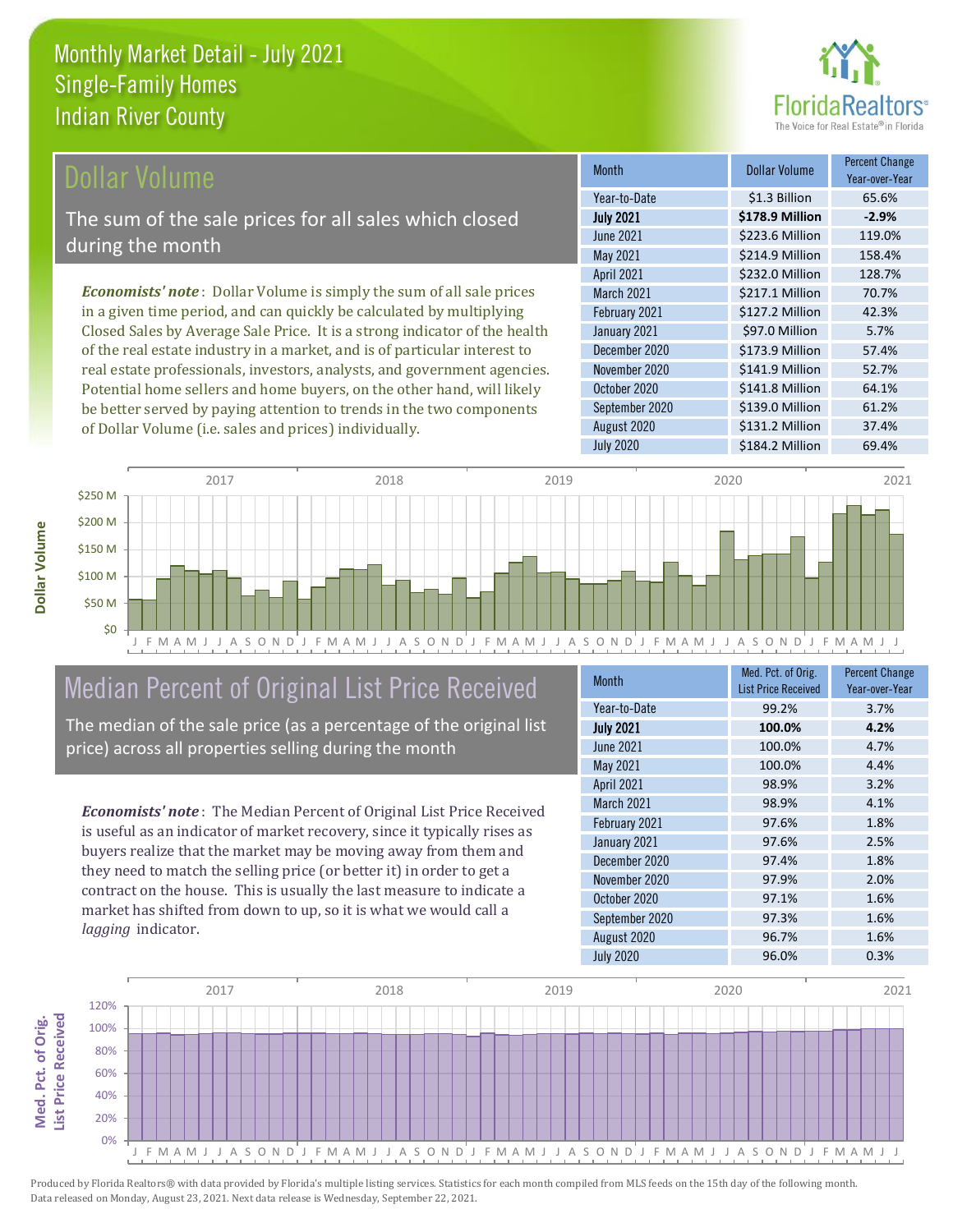

# **Median Time to Contract**

The median number of days between the listing date and contract date for all Closed Sales during the month

*Economists' note* : Like Time to Sale, Time to Contract is a measure of the length of the home selling process calculated for sales which closed during the month. The difference is that Time to Contract measures the number of days between the initial listing of a property and the signing of the contract which eventually led to the closing of the sale. When the gap between Median Time to Contract and Median Time to Sale grows, it is usually a sign of longer closing times and/or declining numbers of cash sales.

| <b>Month</b>      | Median Time to<br>Contract | <b>Percent Change</b><br>Year-over-Year |
|-------------------|----------------------------|-----------------------------------------|
| Year-to-Date      | 17 Days                    | $-70.7%$                                |
| <b>July 2021</b>  | 13 Days                    | $-82.2%$                                |
| <b>June 2021</b>  | 13 Days                    | $-78.7%$                                |
| May 2021          | 15 Days                    | $-64.3%$                                |
| <b>April 2021</b> | 13 Days                    | $-63.9%$                                |
| <b>March 2021</b> | 22 Days                    | $-62.1%$                                |
| February 2021     | 28 Days                    | $-52.5%$                                |
| January 2021      | 27 Days                    | $-59.1%$                                |
| December 2020     | 27 Days                    | $-50.0%$                                |
| November 2020     | 28 Days                    | $-46.2%$                                |
| October 2020      | 37 Days                    | $-39.3%$                                |
| September 2020    | 41 Days                    | $-30.5%$                                |
| August 2020       | 52 Days                    | $-13.3%$                                |
| <b>July 2020</b>  | 73 Days                    | 9.0%                                    |



## Median Time to Sale

**Median Time to Contract**

**Median Time to** 

The median number of days between the listing date and closing date for all Closed Sales during the month

*Economists' note* : Time to Sale is a measure of the length of the home selling process, calculated as the number of days between the initial listing of a property and the closing of the sale. *Median* Time to Sale is the amount of time the "middle" property selling this month was on the market. That is, 50% of homes selling this month took *less* time to sell, and 50% of homes took *more* time to sell. Median Time to Sale gives a more accurate picture than Average Time to Sale, which can be skewed upward by small numbers of properties taking an abnormally long time to sell.

| <b>Month</b>      | <b>Median Time to Sale</b> | <b>Percent Change</b><br>Year-over-Year |
|-------------------|----------------------------|-----------------------------------------|
| Year-to-Date      | 67 Days                    | $-34.3%$                                |
| <b>July 2021</b>  | 61 Days                    | $-48.7%$                                |
| <b>June 2021</b>  | 62 Days                    | $-39.8%$                                |
| May 2021          | 60 Days                    | $-33.3%$                                |
| April 2021        | 63 Days                    | $-29.2%$                                |
| <b>March 2021</b> | 77 Days                    | $-26.0%$                                |
| February 2021     | 78 Days                    | $-21.2%$                                |
| January 2021      | 78 Days                    | $-25.7%$                                |
| December 2020     | 77 Days                    | $-21.4%$                                |
| November 2020     | 69 Days                    | $-31.0%$                                |
| October 2020      | 88 Days                    | $-13.7%$                                |
| September 2020    | 90 Days                    | $-9.1%$                                 |
| August 2020       | 104 Days                   | 6.1%                                    |
| <b>July 2020</b>  | 119 Days                   | 11.2%                                   |

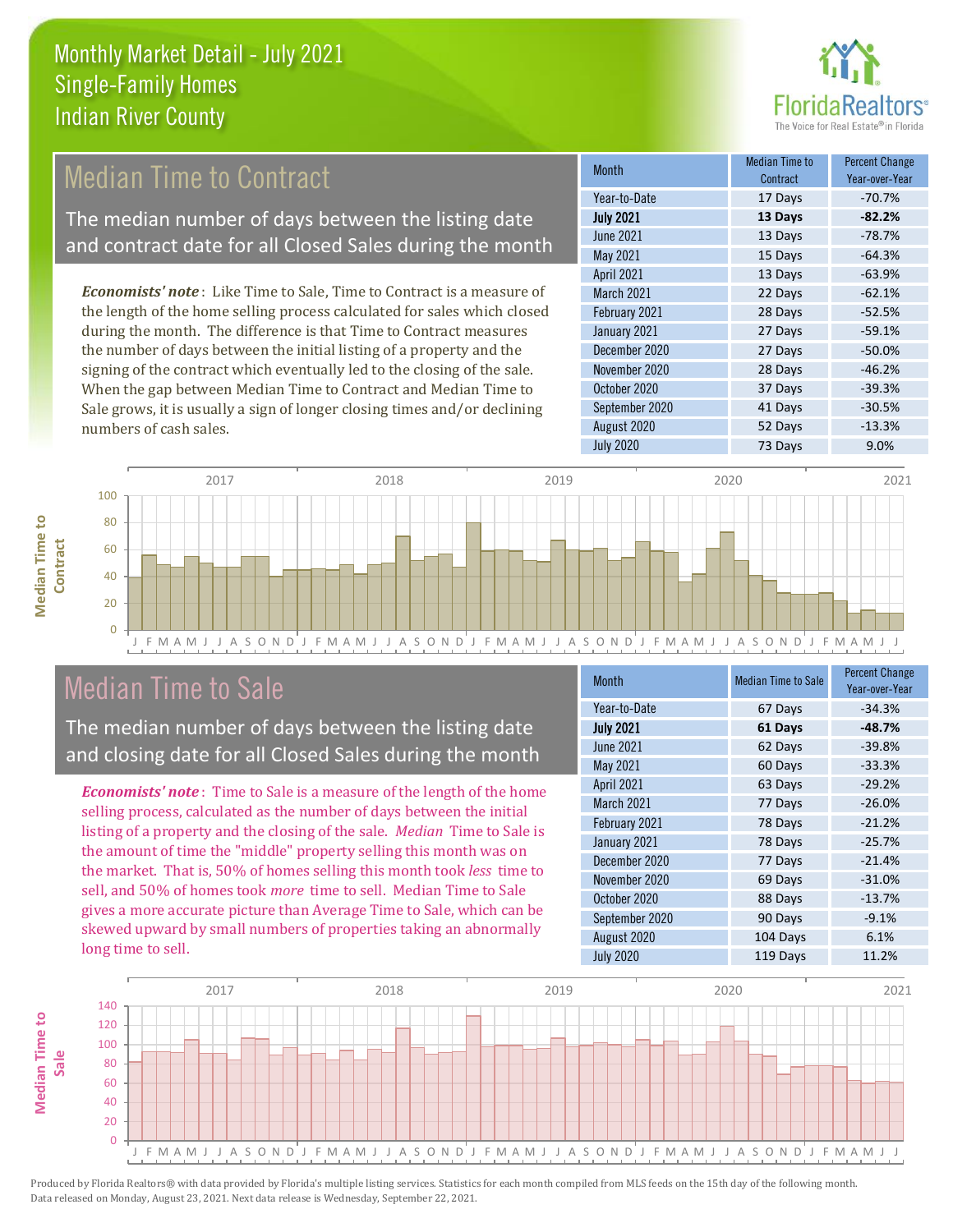distressed properties for sale.



| <b>New Pending Sales</b>                                                       | <b>Month</b>      | <b>New Pending Sales</b> | <b>Percent Change</b><br>Year-over-Year |
|--------------------------------------------------------------------------------|-------------------|--------------------------|-----------------------------------------|
|                                                                                | Year-to-Date      | 2,799                    | 21.6%                                   |
| The number of listed properties that went under                                | <b>July 2021</b>  | 294                      | $-22.0%$                                |
| contract during the month                                                      | June 2021         | 332                      | $-17.6%$                                |
|                                                                                | May 2021          | 399                      | 3.4%                                    |
|                                                                                | <b>April 2021</b> | 393                      | 113.6%                                  |
| <b>Economists' note</b> : Because of the typical length of time it takes for a | <b>March 2021</b> | 490                      | 76.9%                                   |
| sale to close, economists consider Pending Sales to be a decent                | February 2021     | 474                      | 33.1%                                   |
| indicator of potential future Closed Sales. It is important to bear in         | January 2021      | 417                      | 31.1%                                   |
| mind, however, that not all Pending Sales will be closed successfully.         | December 2020     | 271                      | 27.2%                                   |
| So, the effectiveness of Pending Sales as a future indicator of Closed         | November 2020     | 320                      | 24.5%                                   |
| Sales is susceptible to changes in market conditions such as the               | October 2020      | 399                      | 28.7%                                   |



# New Listings

The number of properties put onto the market during the month

availability of financing for homebuyers and the inventory of

*Economists' note* : New Listings tend to rise in delayed response to increasing prices, so they are often seen as a lagging indicator of market health. As prices rise, potential sellers raise their estimations of value—and in the most recent cycle, rising prices have freed up many potential sellers who were previously underwater on their mortgages. Note that in our calculations, we take care to not include properties that were recently taken off the market and quickly relisted, since these are not really *new* listings.

| <b>Month</b>      | <b>New Listings</b> | <b>Percent Change</b><br>Year-over-Year |
|-------------------|---------------------|-----------------------------------------|
| Year-to-Date      | 2,650               | $-0.2%$                                 |
| <b>July 2021</b>  | 358                 | 9.5%                                    |
| <b>June 2021</b>  | 369                 | 0.3%                                    |
| May 2021          | 329                 | $-36.5%$                                |
| April 2021        | 368                 | 23.5%                                   |
| <b>March 2021</b> | 479                 | 36.9%                                   |
| February 2021     | 403                 | 12.3%                                   |
| January 2021      | 344                 | $-20.7%$                                |
| December 2020     | 263                 | 6.0%                                    |
| November 2020     | 298                 | $-19.9%$                                |
| October 2020      | 356                 | $-11.4%$                                |
| September 2020    | 358                 | 35.6%                                   |
| August 2020       | 321                 | 10.7%                                   |
| <b>July 2020</b>  | 327                 | $-15.1%$                                |

September 2020 368 51.4% August 2020 **417** 417 35.4%



Produced by Florida Realtors® with data provided by Florida's multiple listing services. Statistics for each month compiled from MLS feeds on the 15th day of the following month. Data released on Monday, August 23, 2021. Next data release is Wednesday, September 22, 2021.

**New Listings**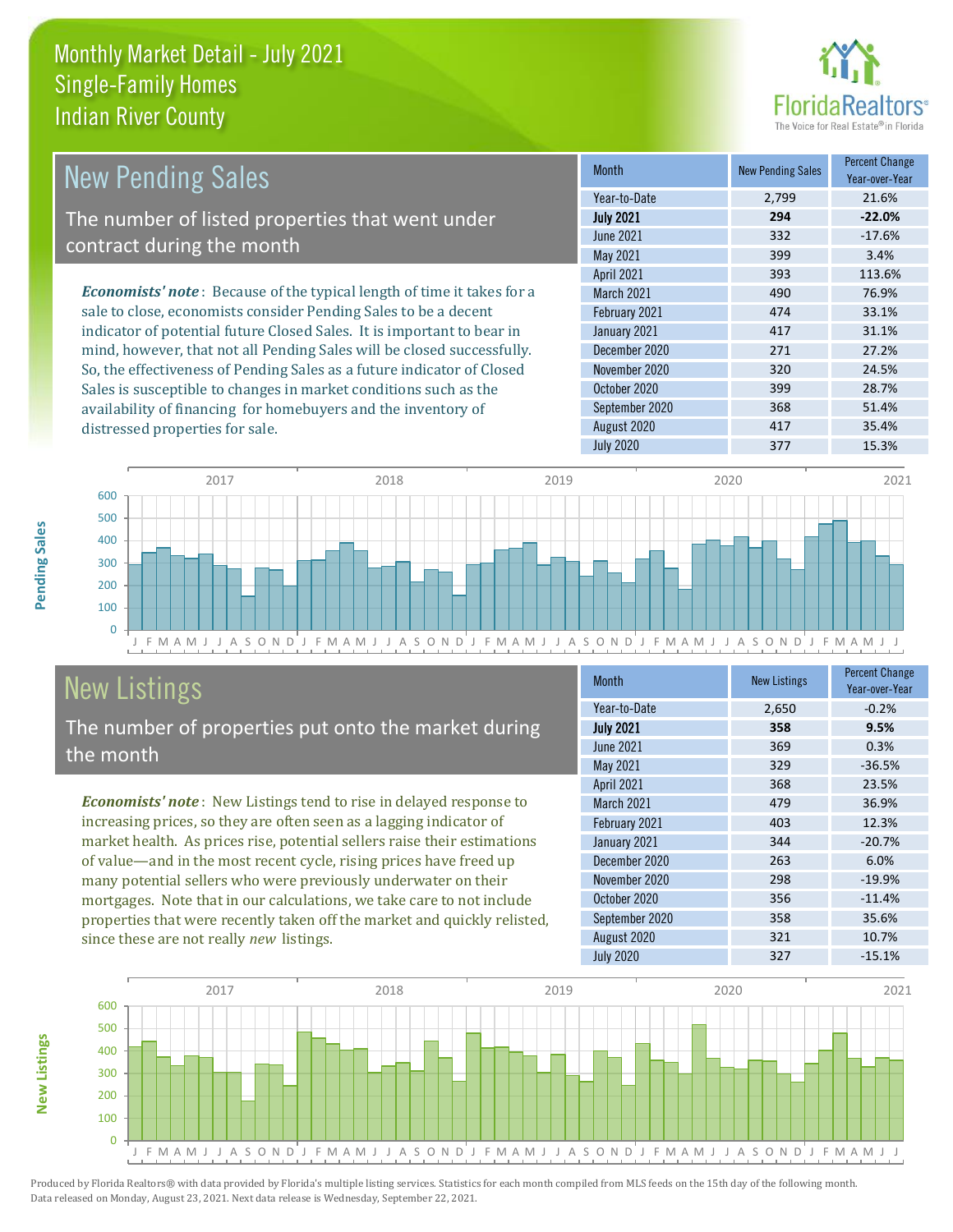

## Inventory (Active Listings)

The number of property listings active at the end of the month

*Economists' note* : There are a number of ways to define and calculate Inventory. Our method is to simply count the number of active listings on the last day of the month, and hold this number to compare with the same month the following year. Inventory rises when New Listings are outpacing the number of listings that go off-market (regardless of whether they actually sell). Likewise, it falls when New Listings aren't keeping up with the rate at which homes are going off-market.

| <b>Month</b>             | Inventory | <b>Percent Change</b><br>Year-over-Year |
|--------------------------|-----------|-----------------------------------------|
| <b>YTD (Monthly Avg)</b> | 455       | $-65.8%$                                |
| <b>July 2021</b>         | 418       | $-60.3%$                                |
| <b>June 2021</b>         | 369       | $-67.9%$                                |
| May 2021                 | 335       | $-77.2%$                                |
| April 2021               | 413       | $-71.3%$                                |
| March 2021               | 489       | $-65.9%$                                |
| February 2021            | 545       | $-60.6%$                                |
| January 2021             | 619       | $-55.9%$                                |
| December 2020            | 692       | $-50.9%$                                |
| November 2020            | 733       | $-47.2%$                                |
| October 2020             | 774       | $-43.8%$                                |
| September 2020           | 845       | $-33.4%$                                |
| August 2020              | 885       | $-32.9%$                                |
| <b>July 2020</b>         | 1,052     | $-25.1%$                                |



# Months Supply of Inventory

An estimate of the number of months it will take to deplete the current Inventory given recent sales rates

*Economists' note* : MSI is a useful indicator of market conditions. The benchmark for a balanced market (favoring neither buyer nor seller) is 5.5 months of inventory. Anything higher is traditionally a buyers' market, and anything lower is a sellers' market. There is no single accepted way of calculating MSI. A common method is to divide current Inventory by the most recent month's Closed Sales count, but this count is a usually poor predictor of future Closed Sales due to seasonal cycles. To eliminate seasonal effects, we use the 12-month average of monthly Closed Sales instead.

| <b>Month</b>             | <b>Months Supply</b> | <b>Percent Change</b><br>Year-over-Year |
|--------------------------|----------------------|-----------------------------------------|
| <b>YTD (Monthly Avg)</b> | 1.4                  | $-71.4%$                                |
| <b>July 2021</b>         | 1.2                  | $-70.0%$                                |
| June 2021                | 1.1                  | $-75.0%$                                |
| May 2021                 | 1.0                  | $-81.8%$                                |
| <b>April 2021</b>        | 1.3                  | $-75.0%$                                |
| March 2021               | 1.6                  | $-68.6%$                                |
| February 2021            | 1.8                  | $-63.3%$                                |
| January 2021             | 2.1                  | $-58.0%$                                |
| December 2020            | 2.3                  | $-54.9%$                                |
| November 2020            | 2.5                  | $-50.0%$                                |
| October 2020             | 2.7                  | $-46.0%$                                |
| September 2020           | 3.1                  | $-34.0%$                                |
| August 2020              | 3.3                  | $-32.7%$                                |
| <b>July 2020</b>         | 4.0                  | $-24.5%$                                |

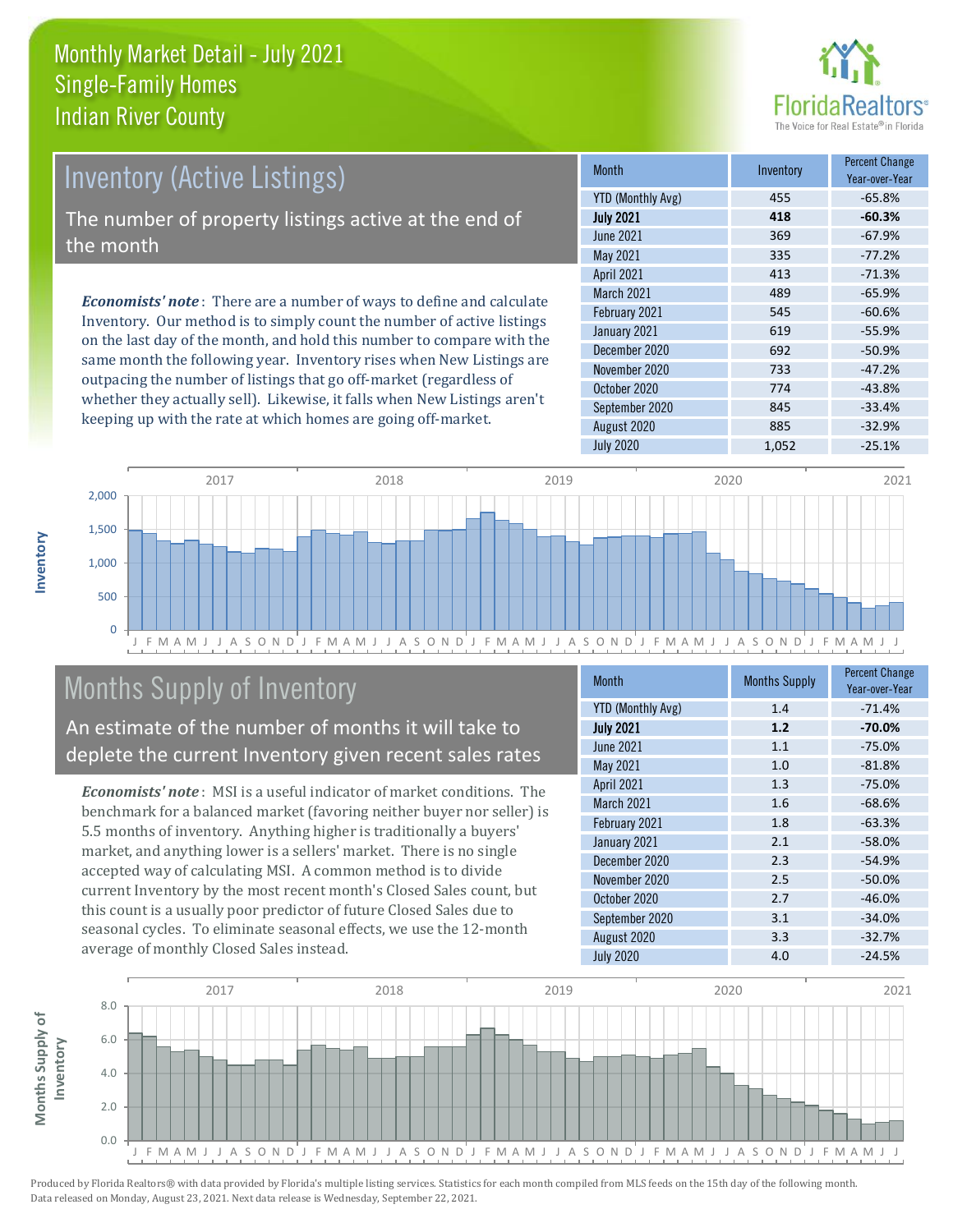than changes from one month to the next.



#### $$100,000 - $149,999$  3 -83.3% Sale Price Closed Sales Percent Change Year-over-Year Less than \$50,000 0 0 -100.0%  $$50.000 - $99.999$  1 -75.0% \$150,000 - \$199,999 28 -30.0% \$200,000 - \$249,999 42 -53.8% \$400,000 - \$599,999 70 79.5% \$600,000 - \$999,999 40 185.7% *Economists' note:* Closed Sales are one of the simplest—yet most important—indicators for the residential real estate market. When comparing Closed Sales across markets of different sizes, we recommend comparing the percent changes in sales rather than the number of sales. Closed Sales (and many other market metrics) are affected by seasonal cycles, so actual trends are more accurately represented by year-over-year changes (i.e. comparing a month's sales \$250,000 - \$299,999 61 19.6% \$300,000 - \$399,999 74 29.8% Closed Sales by Sale Price The number of sales transactions which closed during the month



## Median Time to Contract by Sale Price The median number of days between the listing date and contract date for all Closed Sales during the month

to the amount of sales in the same month in the previous year), rather

*Economists' note* : Like Time to Sale, Time to Contract is a measure of the length of the home selling process calculated for sales which closed during the month. The difference is that Time to Contract measures the number of days between the initial listing of a property and the signing of the contract which eventually led to the closing of the sale. When the gap between Median Time to Contract and Median Time to Sale grows, it is usually a sign of longer closing times and/or declining numbers of cash sales.

| <b>Sale Price</b>     | Median Time to<br>Contract | Percent Change<br>Year-over-Year |
|-----------------------|----------------------------|----------------------------------|
| Less than \$50,000    | (No Sales)                 | N/A                              |
| $$50,000 - $99,999$   | 0 Days                     | $-100.0%$                        |
| $$100,000 - $149,999$ | 22 Days                    | $-50.0%$                         |
| $$150,000 - $199,999$ | 11 Days                    | $-84.5%$                         |
| \$200,000 - \$249,999 | 10 Days                    | $-69.7%$                         |
| \$250,000 - \$299,999 | 9 Days                     | $-87.5%$                         |
| \$300,000 - \$399,999 | 13 Days                    | $-79.0%$                         |
| \$400,000 - \$599,999 | 15 Days                    | $-87.0%$                         |
| \$600,000 - \$999,999 | 17 Days                    | $-89.4%$                         |
| \$1,000,000 or more   | 51 Days                    | $-74.0%$                         |

\$1,000,000 or more 18 18 -18.2%



**Closed Sales**

**Median Time to Contract Median Time to Contract**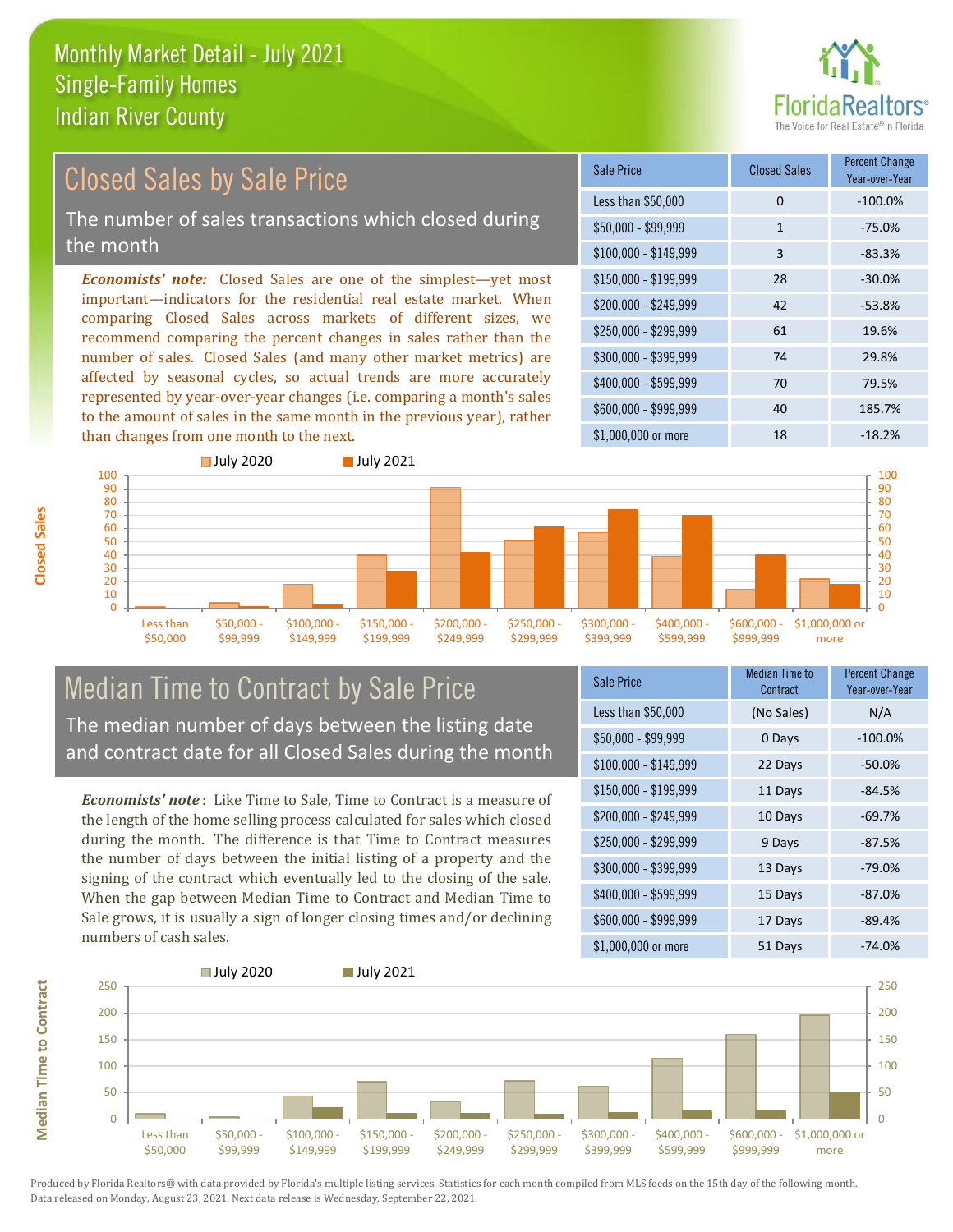

## New Listings by Initial Listing Price The number of properties put onto the market during

the month

*Economists' note:* New Listings tend to rise in delayed response to increasing prices, so they are often seen as a lagging indicator of market health. As prices rise, potential sellers raise their estimations of value—and in the most recent cycle, rising prices have freed up many potential sellers who were previously underwater on their mortgages. Note that in our calculations, we take care to not include properties that were recently taken off the market and quickly relisted, since these are not really *new* listings.

| <b>Initial Listing Price</b> | <b>New Listings</b> | <b>Percent Change</b><br>Year-over-Year |
|------------------------------|---------------------|-----------------------------------------|
| Less than \$50,000           | 0                   | N/A                                     |
| $$50,000 - $99,999$          | $\mathbf{1}$        | $-75.0%$                                |
| $$100,000 - $149,999$        | 6                   | $-53.8%$                                |
| $$150,000 - $199,999$        | 30                  | $-36.2%$                                |
| \$200,000 - \$249,999        | 50                  | $-15.3%$                                |
| \$250,000 - \$299,999        | 74                  | 29.8%                                   |
| \$300,000 - \$399,999        | 74                  | 23.3%                                   |
| \$400,000 - \$599,999        | 67                  | 86.1%                                   |
| \$600,000 - \$999,999        | 34                  | 47.8%                                   |
| \$1,000,000 or more          | 22                  | $-21.4%$                                |



## Inventory by Current Listing Price The number of property listings active at the end of the month

*Economists' note* : There are a number of ways to define and calculate Inventory. Our method is to simply count the number of active listings on the last day of the month, and hold this number to compare with the same month the following year. Inventory rises when New Listings are outpacing the number of listings that go off-market (regardless of whether they actually sell). Likewise, it falls when New Listings aren't keeping up with the rate at which homes are going off-market.

| <b>Current Listing Price</b> | Inventory | <b>Percent Change</b><br>Year-over-Year |
|------------------------------|-----------|-----------------------------------------|
| Less than \$50,000           | 0         | $-100.0%$                               |
| $$50,000 - $99,999$          | 1         | $-80.0%$                                |
| $$100,000 - $149,999$        | 10        | $-50.0%$                                |
| $$150,000 - $199,999$        | 29        | $-62.8%$                                |
| \$200,000 - \$249,999        | 63        | $-44.2%$                                |
| \$250,000 - \$299,999        | 57        | $-62.0%$                                |
| \$300,000 - \$399,999        | 66        | $-61.2%$                                |
| \$400,000 - \$599,999        | 44        | $-73.5%$                                |
| \$600,000 - \$999,999        | 49        | $-63.7%$                                |
| \$1,000,000 or more          | 99        | $-53.7%$                                |



Produced by Florida Realtors® with data provided by Florida's multiple listing services. Statistics for each month compiled from MLS feeds on the 15th day of the following month. Data released on Monday, August 23, 2021. Next data release is Wednesday, September 22, 2021.

**Inventory**